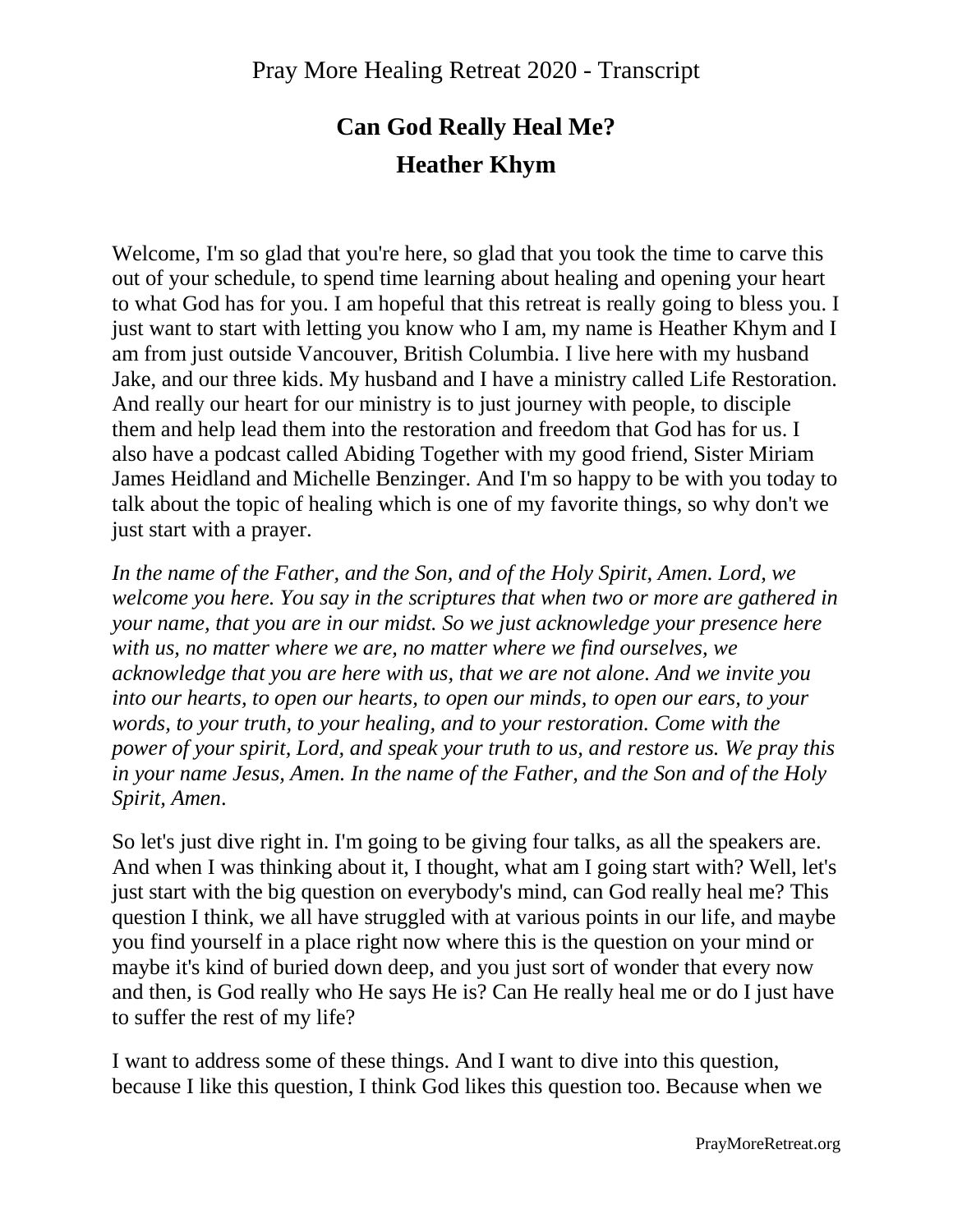## Pray More Healing Retreat 2020 - Transcript

are not afraid, when we actually have the courage to face this question, to ask this question to the heart of God, it gives Him an opportunity to give us an answer, to show us who He really is, that He is a miracle working God, that He is a savior, and that He can make all things new.

For many of us, we don't know that experience on a very personal level, and we may have heard stories about it. And so it leaves us wondering, are these just stories or is He really going to be that for me? Am I really going to know that in a personal way? Well, the good news is that God wants us to know Him in a personal way. This is how it was from the very beginning, when God created Adam and Eve, it was relationship. He made us, He made them in His image and likeness, and He is love. So the image that we were created in is an image of love, and love is relationship. So everything about Adam and Eve, and God and us is relationship, it's about union, it's about closeness, it's about the fulfilling of every longing in our heart, about Him giving himself totally to us, and inviting us to do the same.

We know that in the garden with Adam and Eve that they said they walked in the cool of the day with God just talking, like that would be, I think about that often, how awesome that would be to just be walking with God in the garden, being able to ask Him questions and talk to Him. It was relationship, just as we would with a friend or just as we would with someone in our family that we could walk, and talk, and listen, and understand. This was God's desire for us, this is His desire for us still.

But we know that in the garden, there was a rupture. And really at the heart of all that happened there was that the enemy came in, and whispered a lie to Adam and Eve, and it really caused this distrust. And they started to question is God really who He says He is? Is He really good? Does He really want my good? Is He holding out on me? is He holding back something good like this tree? And I think that many of us wonder the same exact thing as Adam and Eve. We may not be living in an actual garden with God, but I think in our day to day life, we ask those questions too, like God, are you really going to satisfy all the desires of my heart? And many of us are struggling, we're hurting, we have pain in our life, we have suffering. And we're asking these deep questions, like God, can you really heal me? Are you really going to come through? You're really going to show me who you are. Are you really, God, are you really who you say you are?

We can read through the Scriptures, and we can see over and over again, that God is pursuing us. Ever since Adam and Eve fell, and ever since sin and suffering, and pain and death entered the world as a result of sin, God has been pursuing a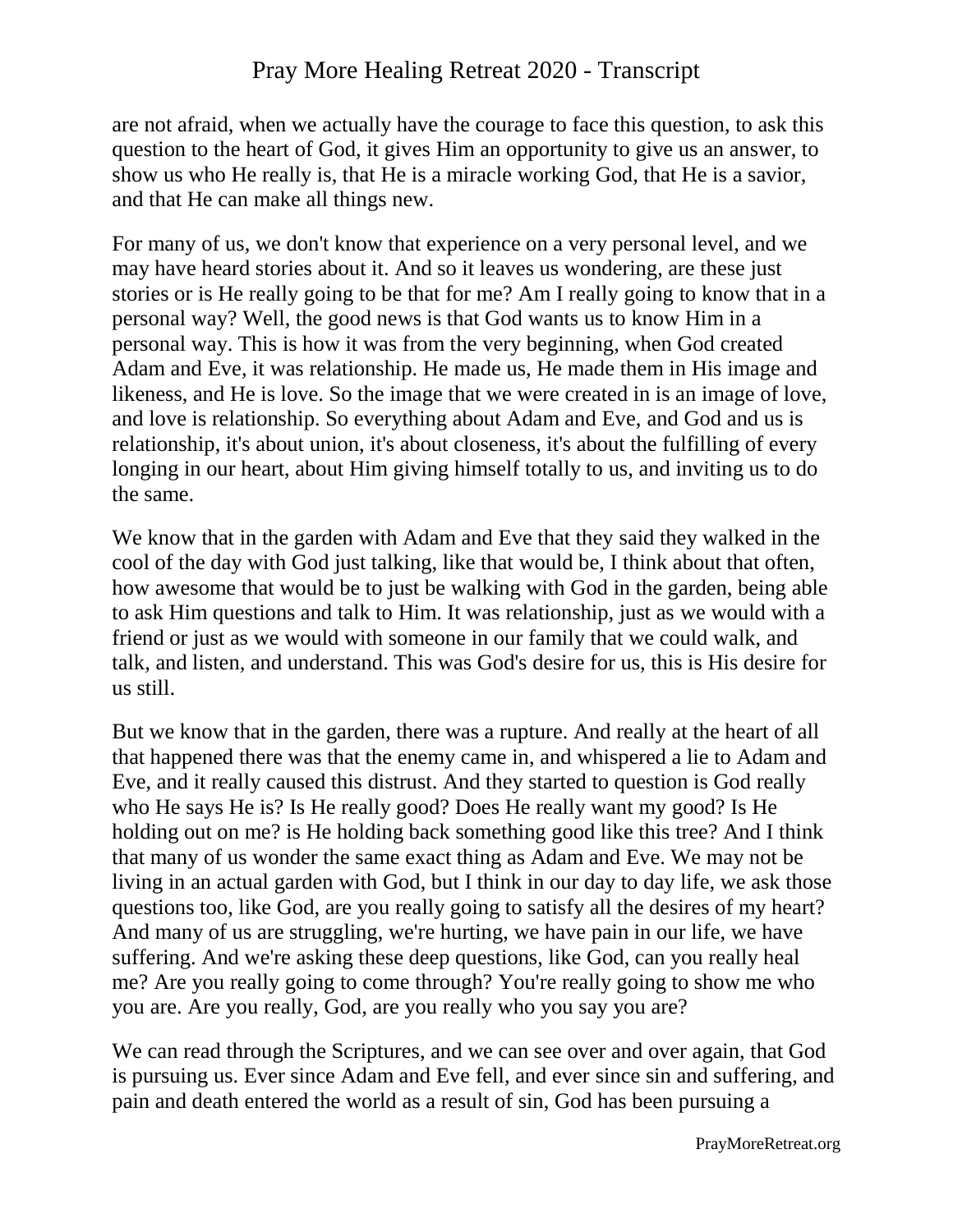communion with us to fill the gap, to heal the rupture and He is wanting to do that in our hearts, even now that every rupture, every place that is far from Him, this is where God wants to go, and this is where God wants to heal. We see Him do this over and over, and over again in the scriptures. He is where the last people are, He is where the hurting people are, He is where the broken ones are. He makes it known to us that He is close to the brokenhearted and it says that in Scripture as well.

When Jesus comes into the world, and the Father sends His only Son, the whole mission was to make a way for us. It wasn't just to work this miracle, it was because He wanted a union with us, He wants a relationship with us. That's what heaven is going to be, heaven is going to be everything made holing in. In Revelation, it describes heaven as there's going to be no more crying and no more tears, no more sorrow, no more shame, no more sadness, we will be completely fulfilled, and we will be with the lover, and that is God.

If we don't have that in the forefront of our mind, that heaven is really the goal, I love Peter Kreeft, he's a Catholic author, and he says, "Earth is not our home, heaven is our home." This is the truth, and if we don't have that in the forefront of our mind, it's going to be very hard for us to have hope and have peace in this place on Earth where we will experience pain and suffering. What Jesus shows us is that He's not just another guy, He's not just a good teacher, if He was, then He couldn't have risen from the dead. Him rising from the dead, experiencing all the pain and suffering and sorrow, and bringing new life, and rising from the dead shows us that everything and anything can change in us.

I love this scripture that He quotes in Luke and this is Him telling us who He is. So when we have that question like, God, who are you? Are you really who you say you are? And I'm just gonna quote it for you here. He's quoting actually a scripture back in Isaiah. It's Isaiah 61:1-4, where he says, *"The spirit of the Sovereign Lord is upon me, because the Lord has anointed me to proclaim good news to the poor, He has sent me to bind up the brokenhearted, to proclaim freedom for the captives and release from darkness for the prisoners, to proclaim a year of the Lord's favor, and a day of vengeance of our God, to comfort all who mourn, to provide those who grieve in Zion and to bestow on them a crown of beauty instead of ashes, the oil of joy instead of mourning, and a garment of praise instead of a spirit of despair.*" If you hear those words, and you let them sink in for you, -isn't that powerful? God is saying, *"I'm the one who has come to heal you, I am the one who has come to set you free, I am the one who wants to take all of your sorrow and to bring you comfort, and replace it with joy."*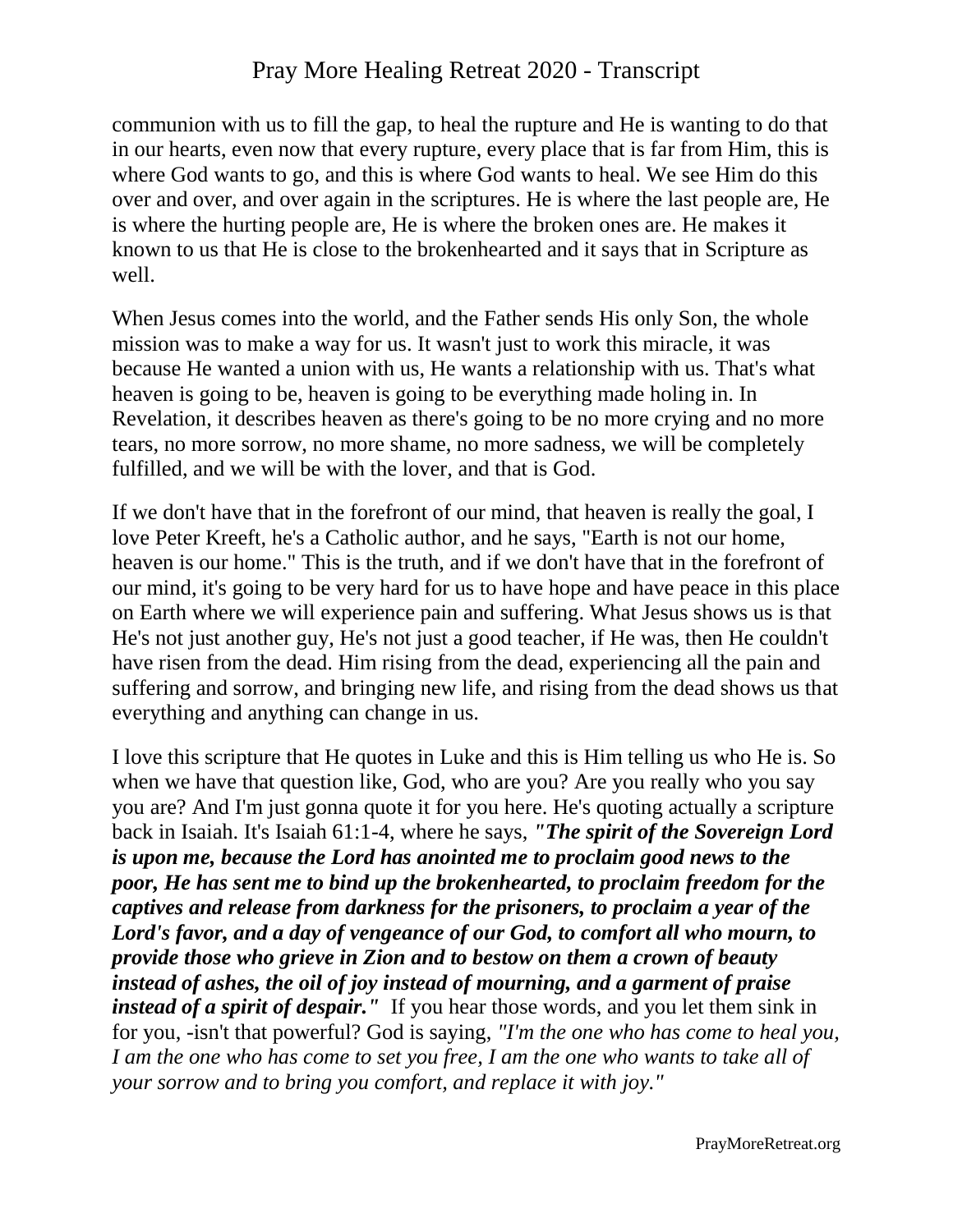## Pray More Healing Retreat 2020 - Transcript

I also think for some of us, like we hear things like this in the Scriptures, or we read the miracle stories that happened in the Scriptures, and we might be tempted to think, well, that's what happened in the Scriptures. And I've heard even some priests say things like that, that we don't see the same kind of miracles happen today that happened in the Bible, but Jesus says in the Bible that we will do even greater things than He did, that we will see even greater miracles than people saw then. And I'm here to tell you friends, the truth is that God is alive and well. He didn't just live 2,000 years ago, He is alive now because He rose from the dead and He is the same miracle working God that He was then, He is the same yesterday, today and forever.

I just want to share a little story with you. When I was a junior in high school, I was about 16 years old, my dad was diagnosed with stage four cancer. And that was incredibly rattling for the family. My dad's very strong, very capable, but as we know, cancer and disease, and sickness, that doesn't matter, it can take anyone and he was diagnosed with this horrible disease. And needless to say, yeah, we were all rattled, and I was very upset, I was a teenager, I didn't know how to handle this. He was immediately put into chemo treatments and all different kinds of things, and we were just so, so afraid, and of course, we began to pray.

Does this sound like all of us? When we are faced with tragedy, we really start praying, asking God for healing. And it seemed like every time that we would pray for something, it seemed like God wasn't answering our prayer, because He didn't give us what we asked for. So the doctors were going to look in his blood, and so we would pray, God, please don't let the cancer be in his blood, and then we get the results back and there it was. And then we'd pray, please don't let it be in his bone marrow, we get the results back and there it was, and the tumors were spreading all over his body.

And so one night, he was in the cancer clinic, and they wanted to take a greater look at these tumors that were in his body, and they had said to him that his chances of survival were about 3%. And they said, "You need to get your things in order, because this is going to go quickly." And so he was laying in the hospital one night and he had a little Bible beside his bed. And he picked up the Bible and he read a story about God's mercy, and he was really touched by that, it really opened him up, he felt the mercy and love of God in that moment.

And he flipped open the Bible again, and it landed on the story of the healing of the leper. And so he read that story, and he put the Bible down on his chest and he said, "God, if it's your will, I ask that you would take away the spirit of cancer and replace it with a spirit of good health." Now, my dad, he's a very logical guy. So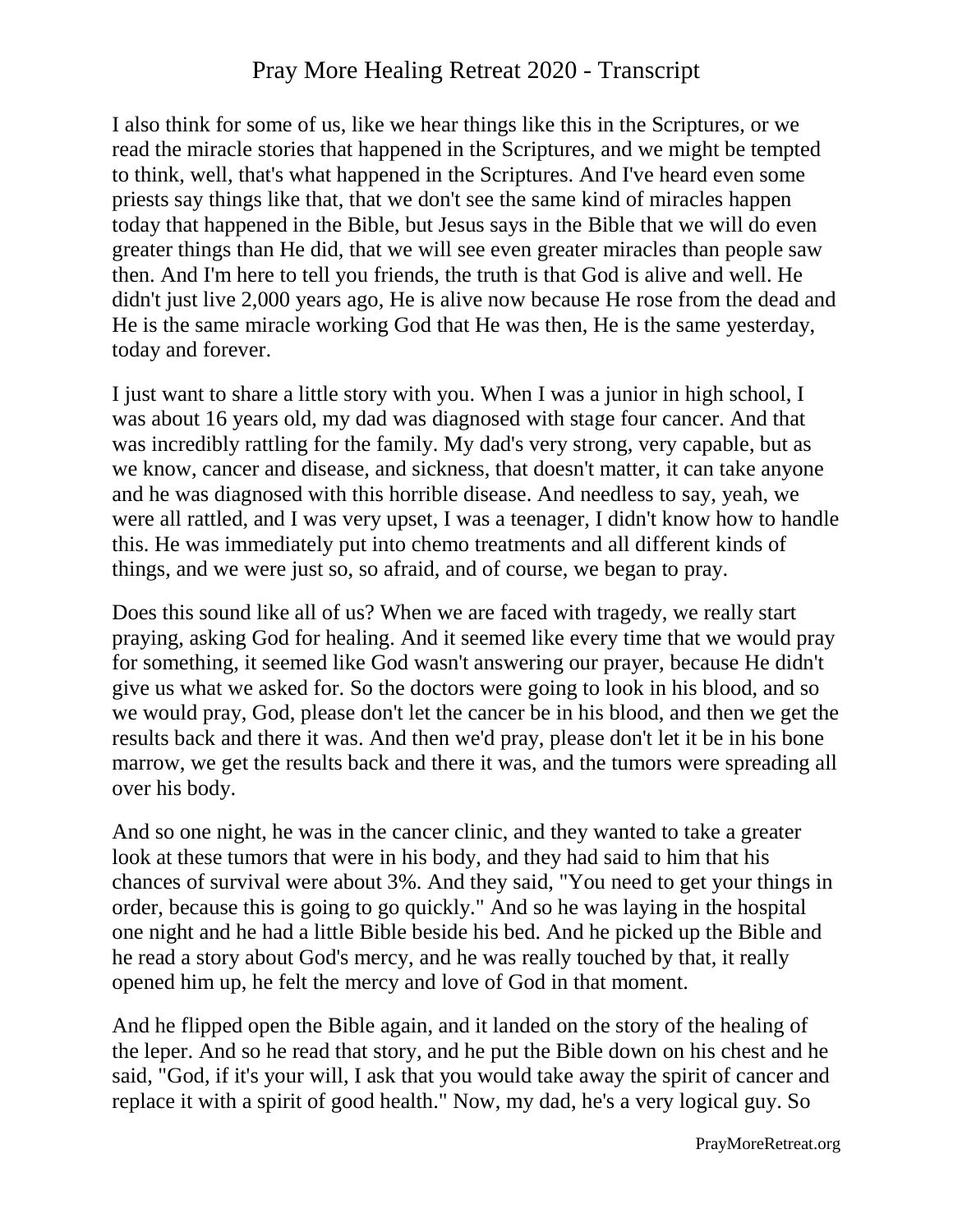## Pray More Healing Retreat 2020 - Transcript

what happened next, didn't really make sense coming from him, that truly was a supernatural experience, but he said, "I had never prayed for myself before, I never felt worthy to ask God for anything." He prayed for other people all the time, but he had never asked God, this is the first prayer that he ever made, and asked God for something.

When he put the Bible down on his chest, he had this intense experience of power and light, just rushing through his eye sockets, and all through his body, and after a few seconds, it was so intense that he opened up his eyes and it stopped. He closed his eyes again and nothing. And then all of a sudden this joy, just like welled up within him, and he just began to laugh. People probably thought he was crazy in that hospital. And he called us and I remember, being a kid and being at home and hearing this laughter on the other end of the phone and be like, "Who is this?" And he said, "It's me, something has happened to me."

So the next morning, the doctors came to do a scan, and to see what was going on with those tumors and if there was really even anything that they could do at that point. And after a few hours of waiting, the doctor came back and said, "Mr. McGuire, that was the most boring three hours of my life because there's no cancer there anymore." My dad was miraculously and completely healed by the power of Jesus. All of his cancer was gone, he was made whole. In that moment, the doctors couldn't explain anything, the day before they saw tumors, and the next day, there was nothing there and my dad is still here today, living right next door, he's doing very well.

God is a miracle working God, and not just 2,000 years ago, He is a miracle working God right now. Does God have the power to heal us? Yes, He does, yes, He does. I think where we need to go with this is that we need to ask God for the gift of faith, and to be able to trust Him, because He's not just like a genie in a lamp, where we just asked Him for things and that He is supposed to respond to everything that we ask Him to do as if we know the best plan. I don't know why God healed my dad that day. I know that I've prayed for many other things, and the answer didn't seem to be what I thought it should be, and I'm sure you have too.

But if we trust the heart of God, that He is good, that He's not holding out on us, then we can be secure in asking Him and trusting that no matter what He says, or what He does, or what He doesn't do in our mind from our limited perspective, that He loves us, and that His desire is to satisfy us and bring us into deep relationship with Him. This is His whole mission, this is why Jesus came and this is what He desires for you, right now, in a personal way, that He desires you to experience greater freedom and wholeness. He truly is a miracle working God. And I think